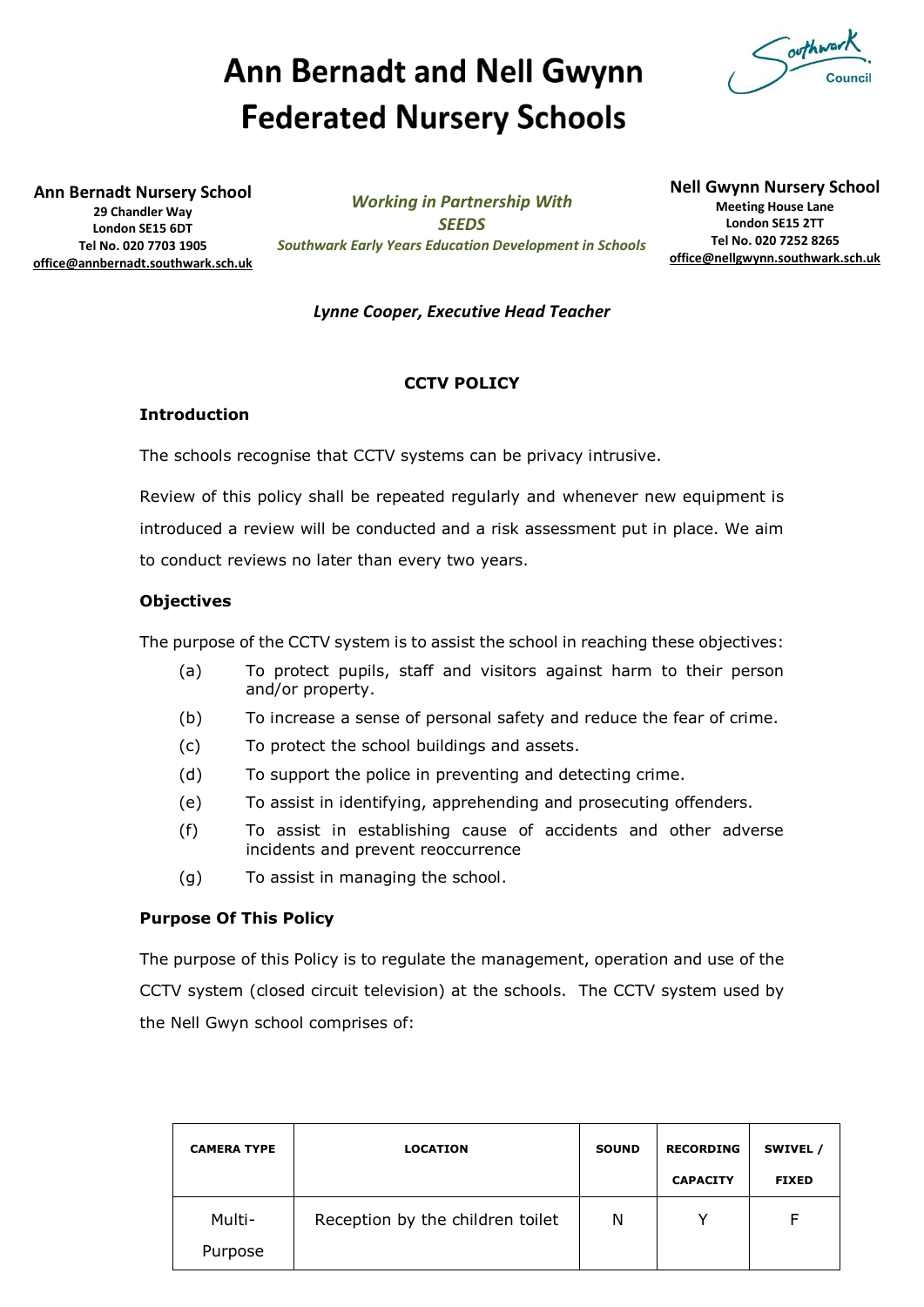| Multi-   | Gate's entrance           | N | v | F |
|----------|---------------------------|---|---|---|
| Purpose  |                           |   |   |   |
| As above | Parent's entrance         | N |   |   |
| As above | Front Garden              | N | ٧ |   |
| As above | Back Playground Fire Exit | N |   |   |

The CCTV system used by the Ann Bernadt School

| <b>CAMERA TYPE</b> | <b>LOCATION</b>          | <b>SOUND</b> | <b>RECORDING</b> | SWIVEL /     |
|--------------------|--------------------------|--------------|------------------|--------------|
|                    |                          |              | <b>CAPACITY</b>  | <b>FIXED</b> |
| Multi-             | Front Garden/Entrance    | N            | Υ                | F            |
| Purpose            |                          |              |                  |              |
| Multi-             | Reception Area           | N            | Υ                | F            |
| Purpose            |                          |              |                  |              |
| As above           | School Hall              | N            | Υ                | F            |
| As above           | Children's Outdoor Space | N            | Y                | F            |

# **Statement Of Intent**

Notification has been submitted to the Information Commissioner and the next renewal date has been recorded.

The CCTV systems will seek to comply with the requirements both of the Data Protection Act and the most recent Commissioner's Code of Practice.

The schools will treat the systems, all information, documents and recordings (both those obtained and those subsequently used) as data protected under the Act.

The system has been designed so far as possible to deny observation on adjacent private homes, gardens and other areas of private property.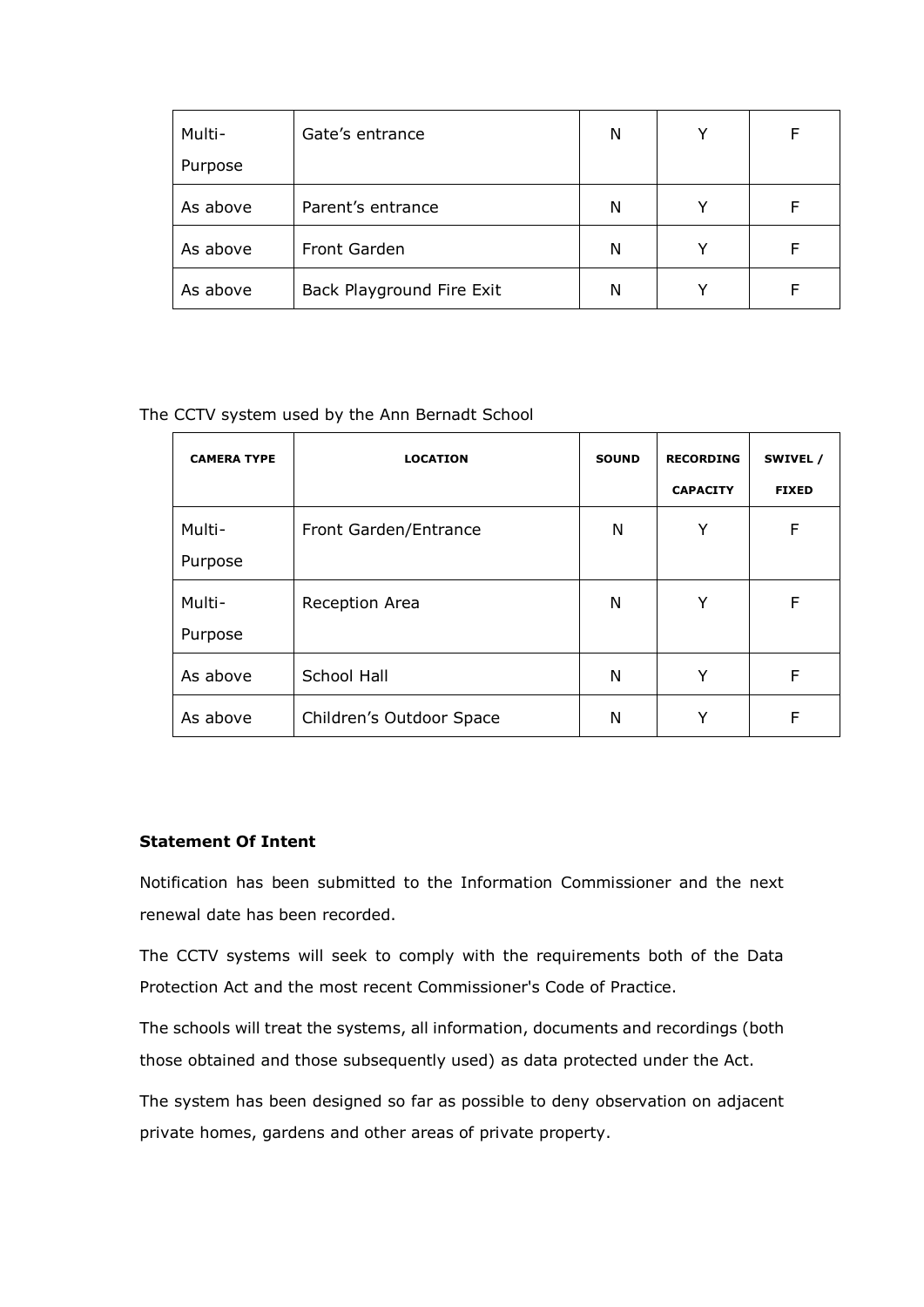Materials or knowledge secured as a result of CCTV will not be used for any commercial purpose.

Images will only be released to the media for use in the investigation of a specific crime with the written authority of the police. Images will never be released to the media for purposes of entertainment.

The planning and design has endeavoured to ensure that the system will give maximum effectiveness and efficiency but it is not possible to guarantee that the system will cover or detect every single incident taking place in the areas of coverage.

Warning signs, as required by the Code of Practice of the Information Commissioner will be clearly visible on the site and make clear who is responsible for the equipment.

Where wireless communication takes place between cameras and a receiver, signals shall be encrypted to prevent interception.

Recorded images will only be retained long enough for any incident to come to light (e.g. for a theft to be noticed) and the incident to be investigated. In the absence of compelling a need to retain images for longer (such as an ongoing investigation or legal action), data will be retained for no longer than Two weeks.

#### **System Management**

Access to the CCTV system and data shall be password protected.

The CCTV system at Nell Gwynn will be administered and managed by Pippa Baker, Head of School who will act as System Manager and take responsibility for restricting access, in accordance with the principles and objectives expressed in this policy. In the absence of the Systems Manager the system will be managed by Alicia Colόn, Admin Manager

The CCTV system at Ann Bernat will be administered and managed by Lynne Cooper, Executive Head Teacher who will act as System Manager and take responsibility for restricting access, in accordance with the principles and objectives expressed in this policy. In the absence of the Systems Manager the system will be managed by Levia Ostrove Pound, Assistnat Head Teacher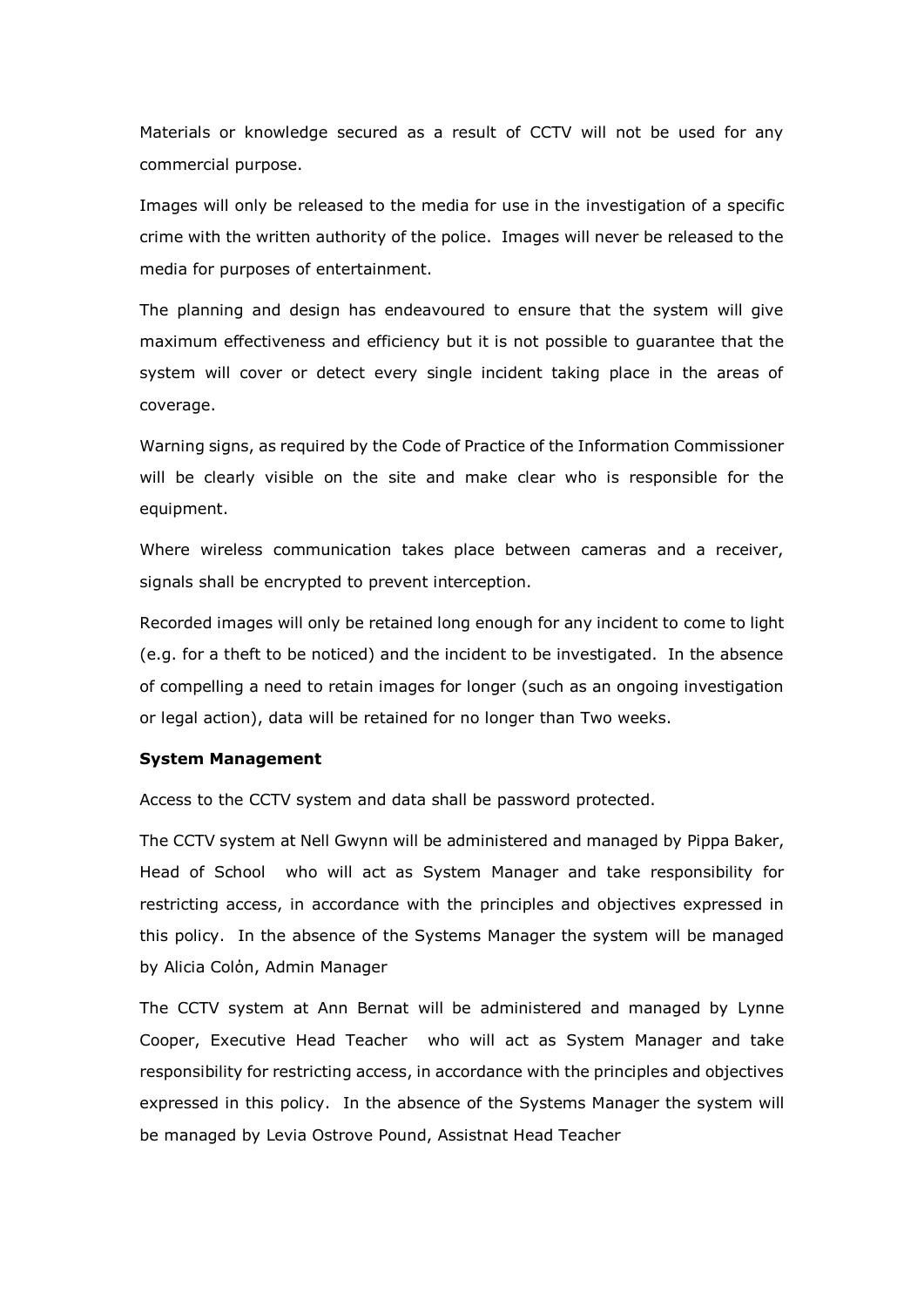The system and the data collected will only be available to the Systems Manager, his/her replacement and appropriate members of the senior leadership team as determined by the Executive Headteacher.

The CCTV system is designed to be in operation [24 hours a day, every day of the year], though the schools do not guarantee that it will be working during these hours.

The System Manager will check and confirm the efficiency of the system regularly and in particular that the equipment is properly recording and that cameras are functional.

Cameras have been selected and positioned so as to best achieve the objectives set out in this policy in particular by proving clear, usable images.

Unless an immediate response to events is required, cameras will not be directed at an individual, their property or a specific group of individuals, without authorisation in accordance with the Regulation of Investigatory Power Act 2000.

Where a person other than those mentioned in paragraph 5.3 above, requests access to the CCTV data or system, the System Manager must satisfy him/herself of the identity and legitimacy of purpose of any person making such request. Where any doubt exists access will be refused.

Details of all visits and visitors will be recorded in a system log book including time/data of access and details of images viewed and the purpose for so doing.

### **Downloading Captured Data onto Other Media**

-

In order to maintain and preserve the integrity of the data (and to ensure their admissibility in any legal proceedings) any download media used to record events from the hard drive must be prepared in accordance with the following procedures:

- (a) Each download media must be identified by a unique mark.
- (b) Before use, each download media must be cleaned of any previous recording.
- (c) The System Manager will register the date and time of download media insertion, including its reference.
- (d) Download media required for evidential purposes must be sealed, witnessed and signed by the System Manager, then dated and stored in a separate secure evidence store. If a download media is not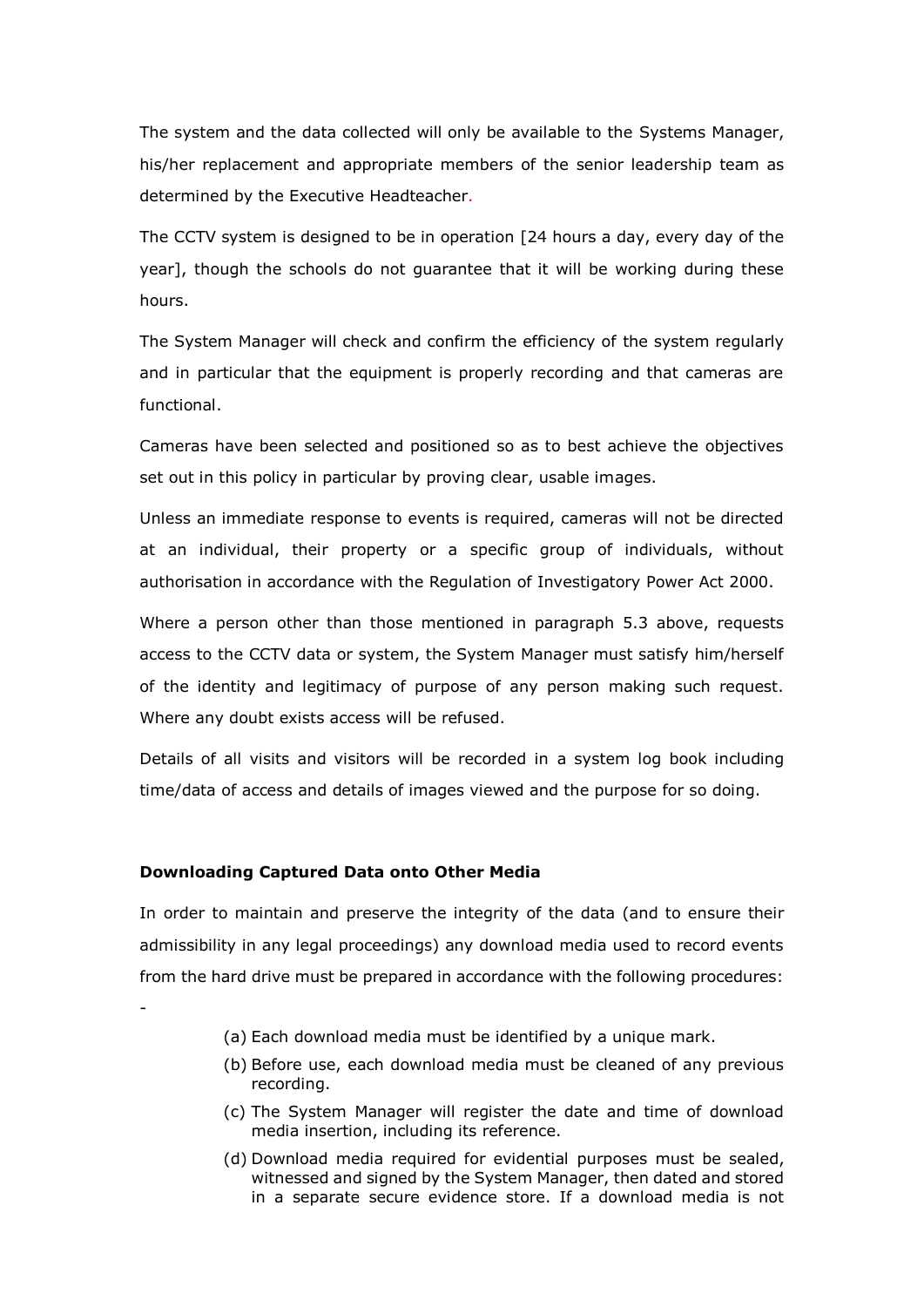copied for the police before it is sealed, a copy may be made at a later date providing that it is then resealed, witnessed and signed by the System Manager, then dated and returned to the evidence store.

(e) If download media is archived the reference must be noted.

Images may be viewed by the police for the prevention and detection of crime and by the Systems Manager, his/her replacement and the Headteacher and other authorised senior leaders. However, where one of these people may be later called as a witness to an offence and where the data content may be used as evidence, it shall be preferable if possible, for that person to withhold viewing of the data until asked to do so by the police.

A record will be maintained of the viewing or release of any download media to the police or other authorised applicants.

Should images be required as evidence, a copy may be released to the police under the procedures described in this policy. Images will only be released to the police on the clear understanding that the download media (and any images contained thereon) remains the property of the school, and download media (and any images contained thereon) are to be treated in accordance with Data Protection legislation. The school also retains the right to refuse permission for the police to pass the downloaded media (and any images contained thereon) to any other person. On occasions when a Court requires the release of a downloaded media this will be produced from the secure evidence store, complete in its sealed bag.

The police may require the school to retain the downloaded media for possible use as evidence in the future. Such downloaded media will be properly indexed and securely stored until they are needed by the police.

Applications received from outside bodies (e.g. solicitors or parents) to view or release images will be referred to the school's Data Protection Officer and a decision made by a senior leader of the school in consultation with the school's data protection officer.

# **Complaints About The Use Of CCTV**

Any complaints in relation to the school's CCTV system should be addressed to the Headteacher.

## **Request For Access By The Data Subject**